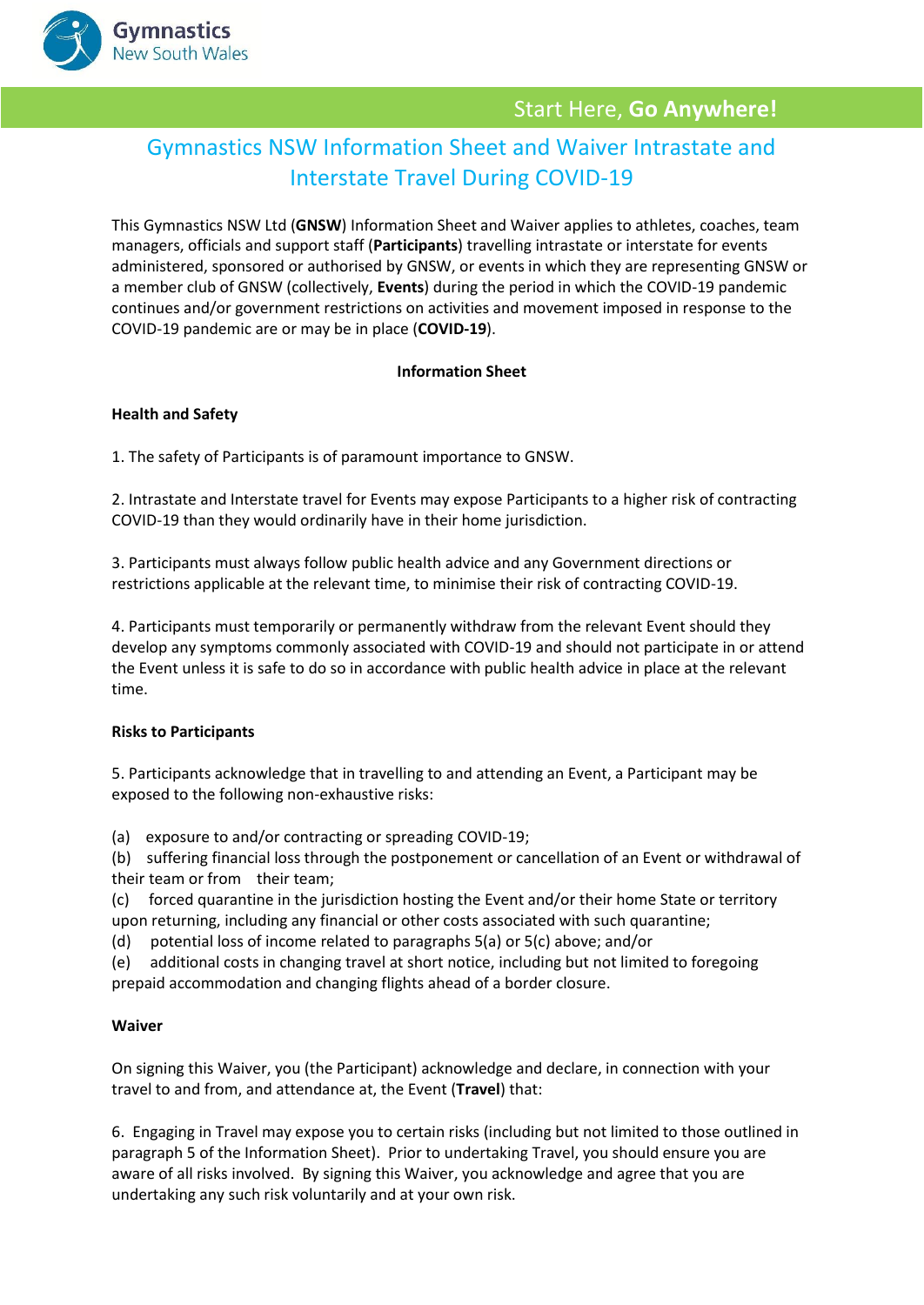

7. It is your choice to Travel and GNSW has not mandated you to Travel.

8. You will bear all costs incurred by you in connection with your Travel, including (but not limited to) any insurance costs, quarantine costs charged by the Australian Government or a State/Territory Government (or any other Government) and any other costs resulting from travel delays or restrictions. GNSW will not in any circumstances be responsible for such costs.

9. You will adhere to all public health and other COVID-19 directions or restrictions imposed by GNSW, the Australian Government or an applicable State/Territory Government (or any other Government) at all times during your Travel.

10. If you develop any cold and flu like symptoms (or other symptoms commonly associated with COVID-19) you will temporarily or permanently withdraw from the Event until such time as:

(a) you have returned a negative COVID-19 test; and

(b) it is otherwise safe for you to Travel and participate in the Event in accordance with the public health advice in place at the relevant time.

11. You, to the extent permitted by law:

(a) release and forever discharge GNSW from all actions, suits, proceedings, claims, demands, damages, penalties, costs or expenses (**Claim**) however arising from or in connection with your Travel or participation in the Event, including, without limitation, any Claim associated with the postponement or cancellation of the Event, or the withdrawal of your team from the Event for reasons directly or indirectly related to COVID-19;

(b) indemnify and will keep indemnified and hold harmless GNSW in respect of any Claim by any person:

(i) arising as a result of or in connection with your Travel; and

(ii) against GNSW in respect of any death, injury, loss or damage arising out of or in connection with your failure to comply with any applicable public health or other COVID-19 directions or restrictions imposed by GNSW, the Australian Government or applicable State/Territory Government or other relevant health authority,

save that the above releases and indemnities shall not apply to the extent that the loss, damage or injury that is the subject of the Claim is caused or contributed to by the grossly negligent act or omission of GNSW.